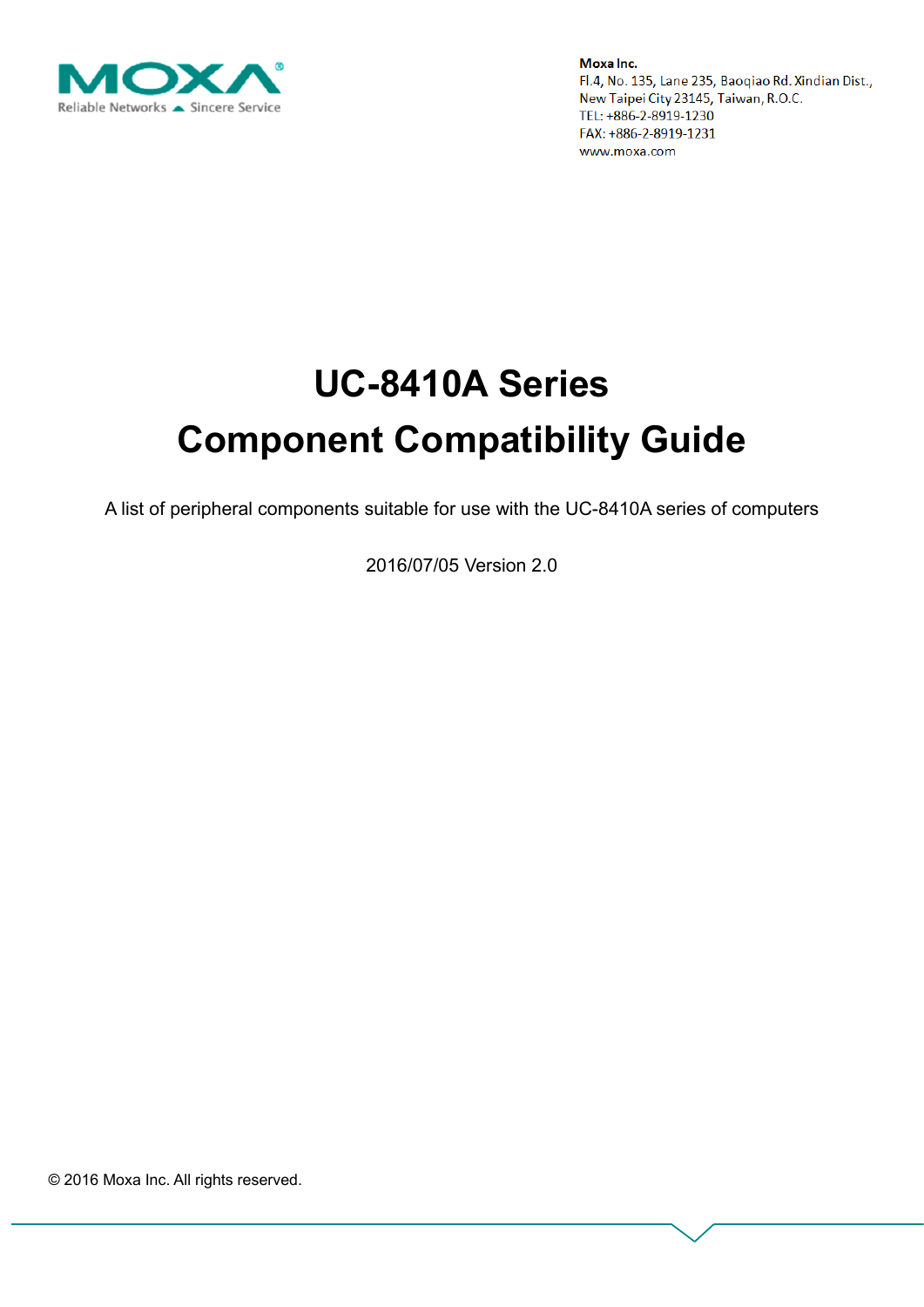

## **Copyright Notice**

©2016 Moxa Inc. All rights reserved.

## **Trademarks**

The MOXA logo is a registered trademark of Moxa Inc. All other trademarks or registered marks in this manual belong to their respective manufacturers.

## **Disclaimer**

Information in this document is subject to change without notice and does not represent a commitment on the part of Moxa.

Moxa provides this document as is, without warranty of any kind, either expressed or implied, including, but not limited to, its particular purpose. Moxa reserves the right to make improvements and/or changes to this manual, or to the products and/or the programs described in this manual, at any time.

Information provided in this manual is intended to be accurate and reliable. However, Moxa assumes no responsibility for its use, or for any infringements on the rights of third parties that may result from its use.

This document might contain unintentional technical or typographical errors. Changes are periodically made to the information herein to correct such errors, and these changes are incorporated into new editions of the publication.

# **Technical Support Contact Information**

#### **[www.moxa.com/support](http://www.moxa.com/support)**

#### **Moxa Americas**

Toll-free: 1-888-669-2872 Tel: +1-714-528-6777 Fax: +1-714-528-6778

#### **Moxa Europe**

Tel: +49-89-3 70 03 99-0

Fax: +49-89-3 70 03 99-99

#### **Moxa India**

Tel: +91-80-4172-9088 Fax: +91-80-4132-1045 **Moxa China (Shanghai office)** Toll-free: 800-820-5036 Tel: +86-21-5258-9955 Fax: +86-21-5258-5505

#### **Moxa Asia-Pacific**

Tel: +886-2-8919-1230 Fax: +886-2-8919-1231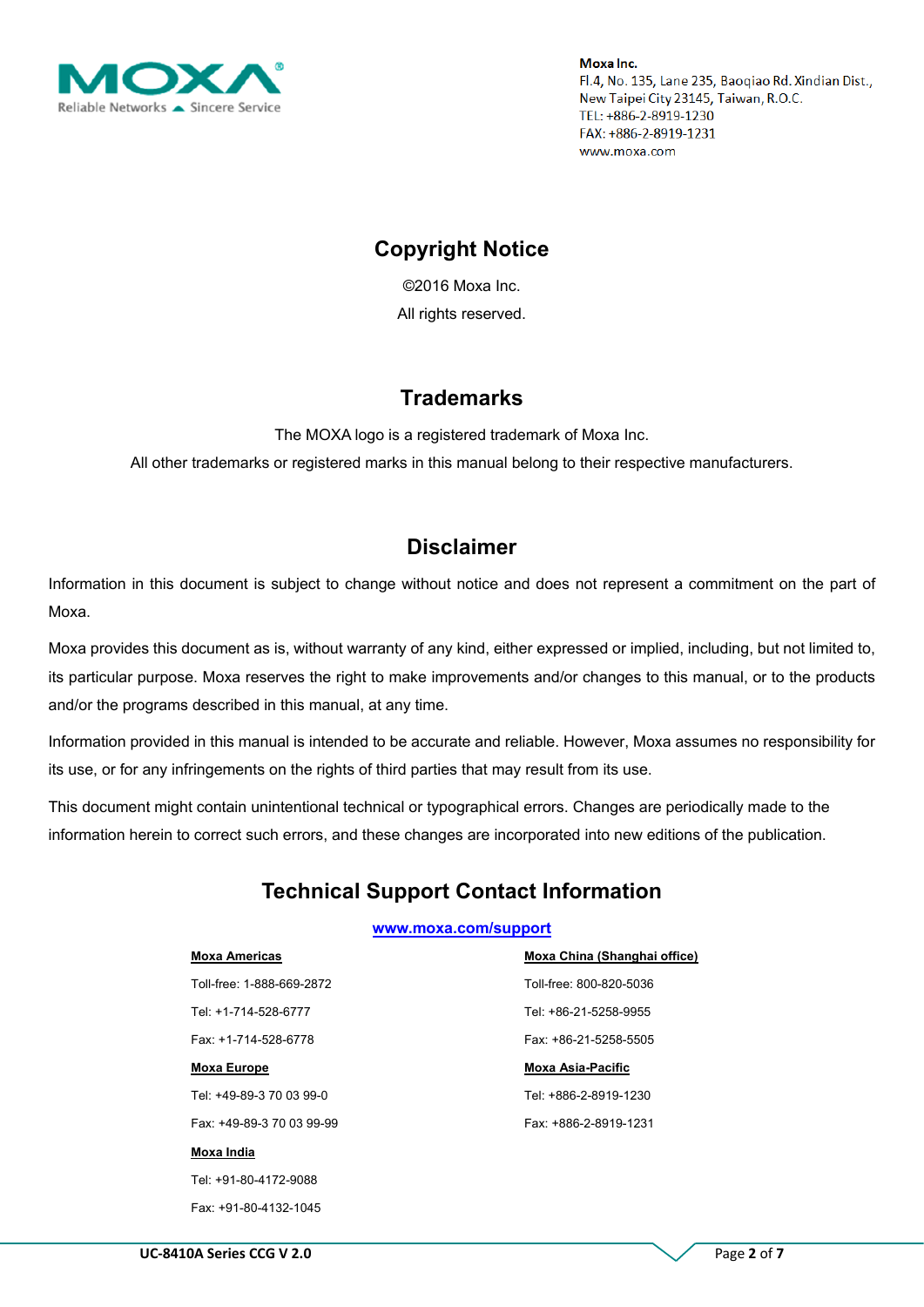

# **1. Introduction**

This document lists hardware components that are proven to provide the performance listed in the specification when used with the Moxa UC-8410A series of embedded computers, or computers that share basic design features with the UC-8410A series. Moxa computers come with multiple peripheral options and are engineered to work with components having different hardware specifications. This flexibility could sometimes lead to compatibility issues. When used with the UC-8410A series of embedded computers, peripherals from one manufacturer may not work as well as the ones made by another manufacturer. Moxa provides this list of UC-8410A series-compatible components, so that users can be certain of a reliable performance from the UC-8410A series, when it is used with the components listed in this document.

# **2. Testing Methods**

To validate that a component meets the Moxa standards for quality and performance, the following five key compatibility tests are run:

- Ambient temperature burn-in
- Low temperature hard start
- Heat/humidity burn-in
- Cyclic high-low temperature burn-in
- Vibration test

## **Ambient Temperature Burn-In**

The component is mounted on to an UC-8410A computer and put through a series of stress tests at an ambient temperature of around 25˚C, for a specified period of time. The duration of the test is determined based on the class of peripherals being tested.

## **Low Temperature Hard Start**

The component is mounted on to an unpowered UC-8410A computer and then the system is booted up at an extremely low temperature. The designated low temperature value depends on the computer model being tested.

## **Heat/Humidity Burn-In**

The component is mounted on to an UC-8410A computer, placed in a temperature- and humidity-controlled enclosure, and then put through the burn-in test for a specified period of time. The temperature, humidity, and time targets vary depending on the specification of the computer model used in the test.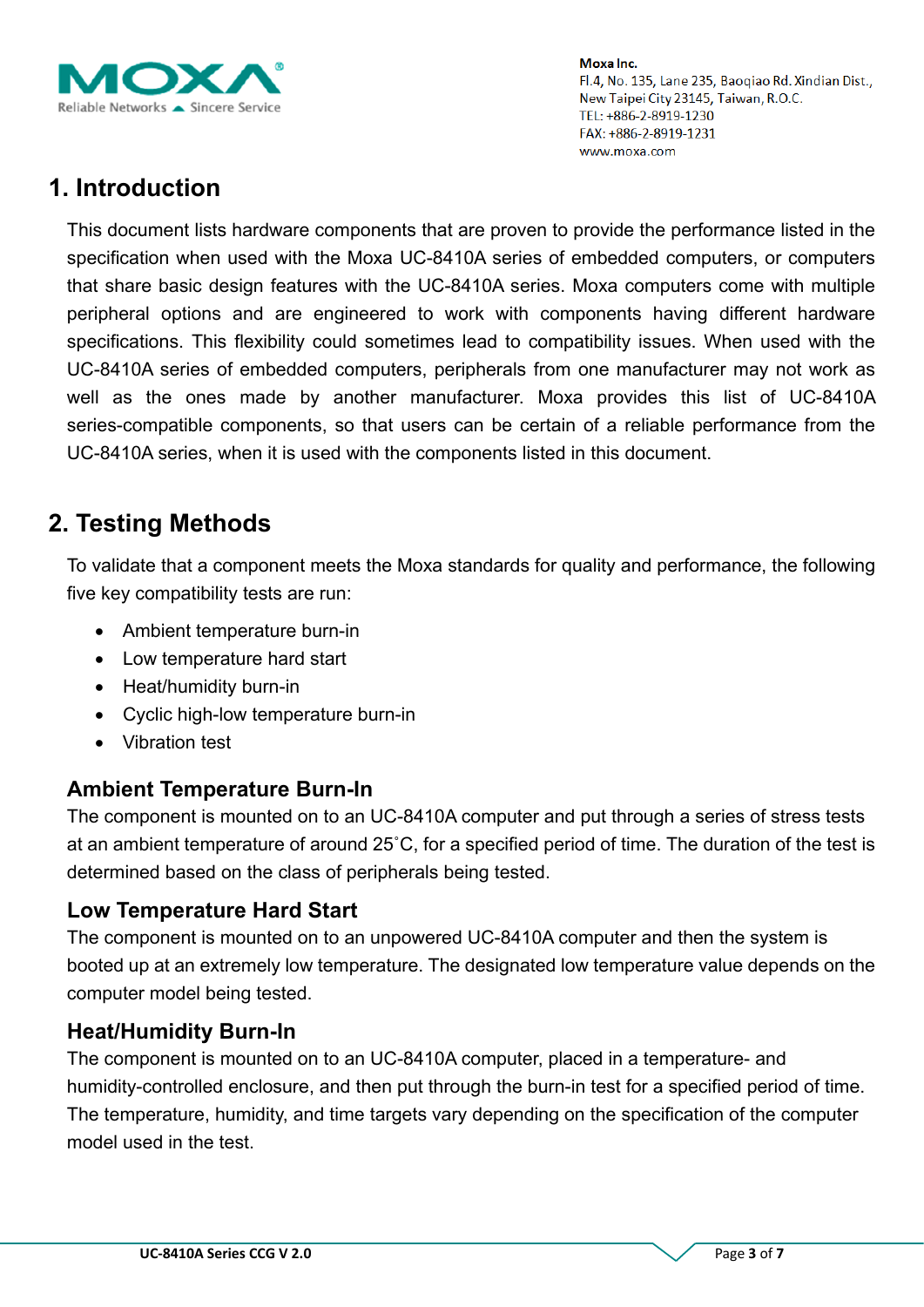

## **Cyclic High-Low Temperature Burn-In**

The component is mounted on to an UC-8410A computer, placed in a temperature controlled enclosure, and then put through the burn-in test wherein the temperature is cyclically varied from very high to very low and back again, over a specified period of time. The target temperature range and the duration of the test can vary depending on the specification of the computer model used in the test.

## **Vibration Test**

The component is mounted on to an UC-8410A computer that is bound inside an electromagnetic vibrator, and then put through random vibration tests along three orthogonal axes: longitudinal, transverse, and vertical. The vibration tests are compliant with the EN50155/IEC61373 vibration standards.

## **3. Storage Endurance**

Storage media, such as SSDs, CF cards, SD cards, Disk on Module, and Cfast, are composed of different electrical components. The main electrical components in these storage media, the NAND-flash memory and NAND-flash controller, impact the storage endurance and lifespan of the storage media.

## **NAND-Flash Memory Endurance**

NAND-flash memories have a limit on the number of times they can be programmed and erased (P/E). The P/E cycle as well as the erase count can be used to determine this limit. For example, an SLC (single-level cell) flash memory has a 60,000 P/E cycle, an MLC (multi-level cell) flash memory has a 3,000 P/E cycle, and TLC NAND flash memories have P/E cycle values up to 1,000. Each flash memory type has a different endurance level, which is why the storage lifespan is based on the flash memory type. Storage that uses SLC type flash memory could have the best endurance level compared with the MLC type storage. SLC storage usually comes with a 5-year OEM warranty (the actual warranty period depends on the original manufacturer). MLC storage only comes with a 1- to 3-year warranty. The major differences between SLC and MLC are: (a) The SLC NAND flash has a lifespan that is around 20 times that of an MLC, and (b) The price can differ by a factor of 4 to 5. The SLC type of storage is recommended for systems that are expected to have high reliability, and for applications that need to frequently write data to a storage medium.

## **Terabytes Written (TBW)**

TBW is the unit used to evaluate SSD endurance. In actual applications, storage is used for routine operations and data access. Therefore the physical P/E cycle is not appropriate for describing the total rewritable data capacity. The management efficiency of the storage controller also affects the total rewritable data capacity result. For these reasons, Joint Electron Device Engineering Council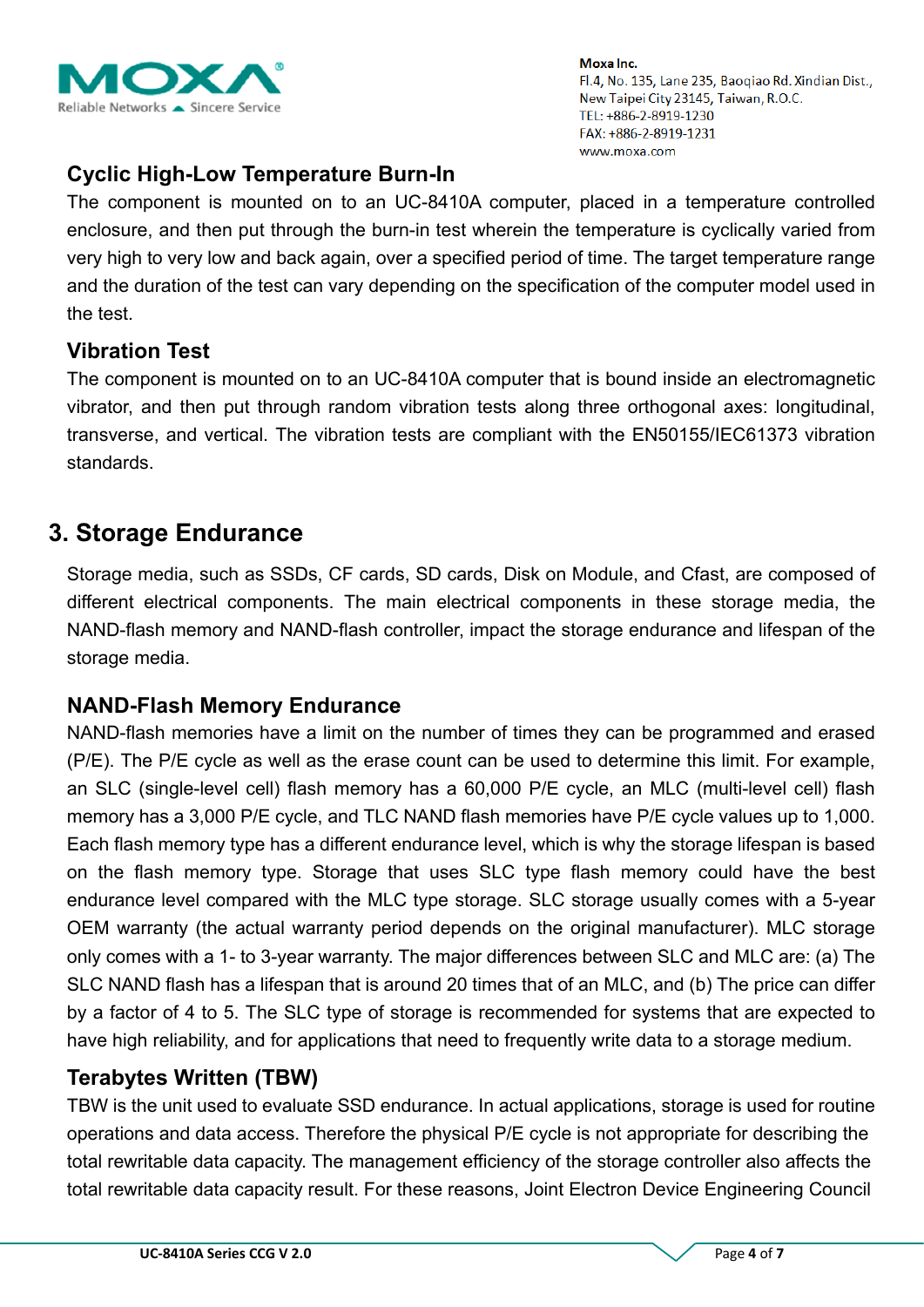

(JEDEC) has defined a standard for SSD endurance evaluation called JESD218, which uses TBW to measure the endurance of the storage memory. By referring to this TBW value, users can easily estimate the storage specification and select a suitable storage for real-life use cases. For example, when routine operations need a maximum of 20 GB and the expected storage lifespan is 3 years, the total rewritable data demand would be 21.9 TBW (20 GB x 365 x 3). In this case, a storage that has more than 21.9 TBW will meet the requirement. We recommend selecting a storage media with a TBW that is greater than the calculated value.

# **4. Declaration for Liability Exclusion**

The specifications, warranty terms, and liability of items listed in this guide are the sole responsibility of the original manufacturers. Moxa does not take any responsibility in this regard. Please visit the manufacturers' official websites for up-to-date product information before purchasing the components.

# **5. Compatible Components**

Peripheral components that have been tested and found suitable for use with the UC-8410A series of computers are listed in this section. The following table lists the Test Codes and their descriptions:

| <b>Test Code</b> | <b>Description</b>                                                          |  |  |  |  |  |
|------------------|-----------------------------------------------------------------------------|--|--|--|--|--|
| A                | The component has passed the ambient temperature verification test          |  |  |  |  |  |
| B                | The component has passed the low temperature verification test              |  |  |  |  |  |
| C                | The component has passed the heat/humidity verification test                |  |  |  |  |  |
|                  | The component has passed the cyclic high-low temperature verification test  |  |  |  |  |  |
| Е                | The component has not been tested, but is similar to another component that |  |  |  |  |  |
|                  | has been tested in terms of its material and design.                        |  |  |  |  |  |
| F                | The component has passed the vibration verification test                    |  |  |  |  |  |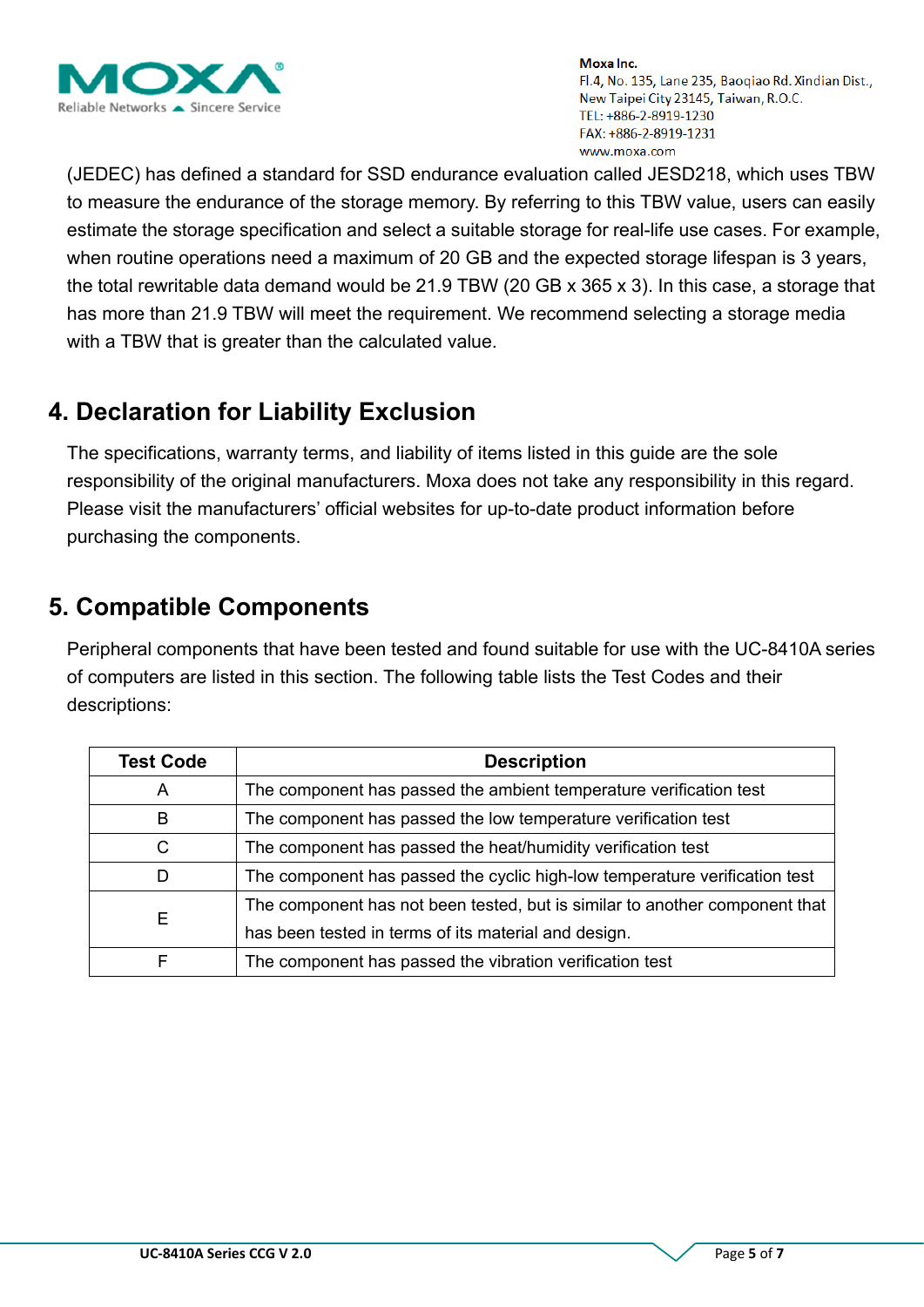

#### Moxa Inc.

Fl.4, No. 135, Lane 235, Baoqiao Rd. Xindian Dist., New Taipei City 23145, Taiwan, R.O.C. TEL: +886-2-8919-1230 FAX: +886-2-8919-1231 www.moxa.com

| <b>SD</b>       |                        |               |                   |                                 |                                |                   |                 |          |                              |                      |
|-----------------|------------------------|---------------|-------------------|---------------------------------|--------------------------------|-------------------|-----------------|----------|------------------------------|----------------------|
| Vendor          | Storage<br><b>Size</b> | Moxa's PN     | Vendor's PN       | Flash<br>Memory<br><b>Brand</b> | Flash<br><b>Memory</b><br>Spec | <b>Controller</b> | <b>Firmware</b> | Warranty | Warranty<br><b>Exclusion</b> | <b>Test</b><br>Codes |
| <b>DSL</b>      | 1 GB                   | 1352000012012 | DFSDPS001GSD06I   | Toshiba                         | <b>SLC</b>                     | N/A               | N/A             | 3 years  | N/A                          | <b>B, C, D</b>       |
| <b>InnoDisk</b> | 1 GB                   | 1352000012011 | DESDC-01GY81AW2SB | Toshiba                         | <b>SLC</b>                     | N/A               | N/A             | 5 years  | Endurance $> 60,000$         | <b>B, C, D</b>       |
| <b>InnoDisk</b> | 1 GB                   | 1352000012010 | DS2A-01GI81W1B    | Toshiba                         | <b>SLC</b>                     | N/A               | N/A             | 5 years  | Endurance $> 60,000$         | <b>B, C, D</b>       |